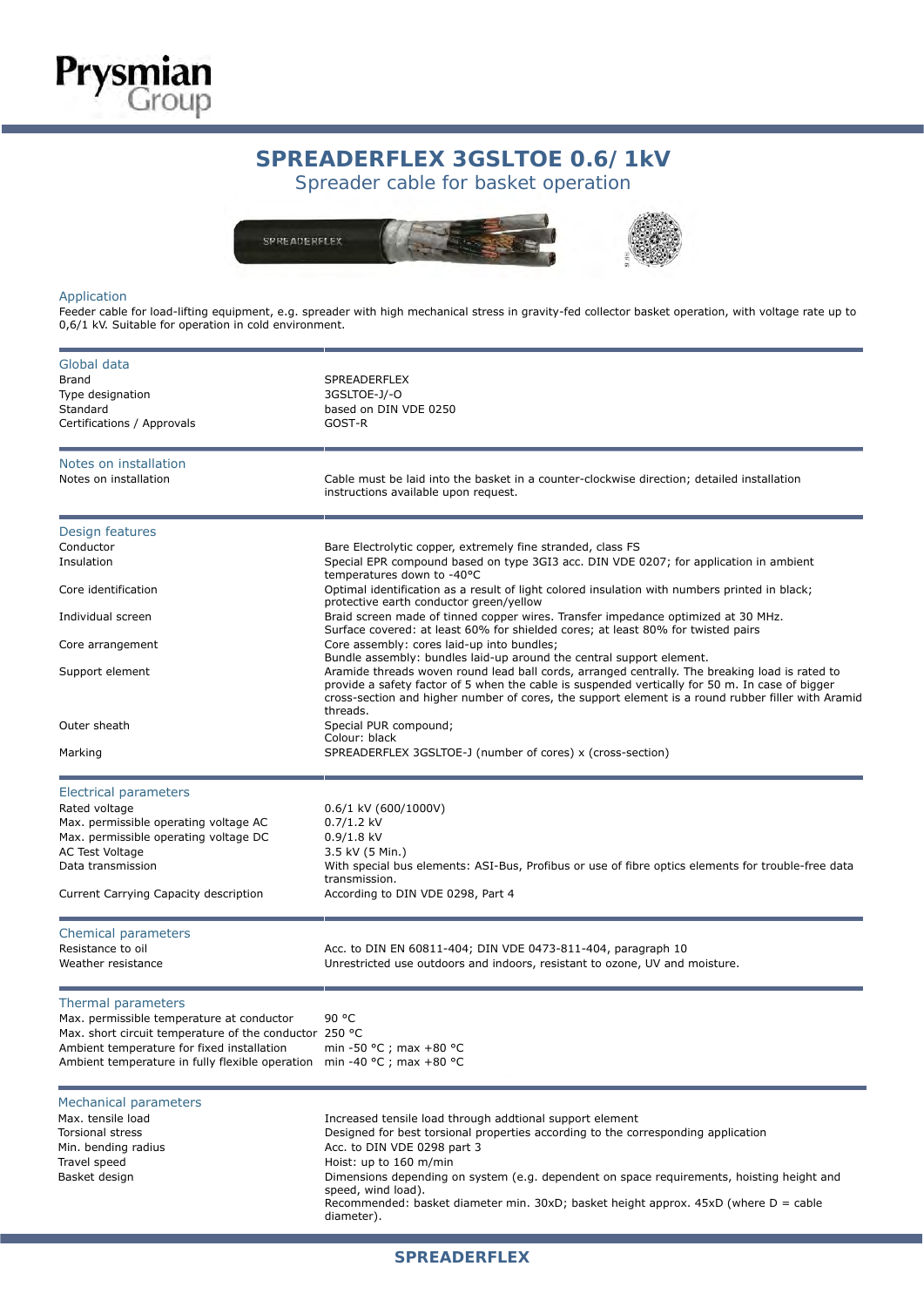

| Number of cores x<br>cross section                | Part<br>number     | MLFB<br>Number | Conduc-<br>tor<br>diameter<br>max.<br>mm | Outer<br>diameter<br>min.<br>mm | Outer<br>diameter<br>max.<br>mm | Bending<br>radius<br>free<br>moving<br>min.<br>mm | Weight<br>(ca.)<br>kg/km | Con-<br>ductor<br>resis-<br>tance<br>at 20°C<br>max.<br>$\Omega$ /km | Current<br>carrying<br>capacity<br>(1)<br>А | Short<br>Circuit<br>Current<br>(conduc-<br>tor)<br>kA |
|---------------------------------------------------|--------------------|----------------|------------------------------------------|---------------------------------|---------------------------------|---------------------------------------------------|--------------------------|----------------------------------------------------------------------|---------------------------------------------|-------------------------------------------------------|
| 3GSLTOE-J control<br>cables                       |                    |                |                                          |                                 |                                 |                                                   |                          |                                                                      |                                             |                                                       |
| 48x1                                              | 20153609           | 5DE5697        | 1.3                                      | 31.1                            | 34.1                            | 171                                               | 2340                     | 19.5                                                                 | 18                                          | 0.14                                                  |
| 24x2,5                                            | 20153610           | 5DE5625        | $\overline{2}$                           | 29.1                            | 32.1                            | 161                                               | 1780                     | 7.98                                                                 | 30                                          | 0.36                                                  |
| 30x2,5                                            | 20157101           | 5DE5698        | $\overline{2}$                           | 31.1                            | 34.1                            | 171                                               | 2260                     | 7.98                                                                 | 30                                          | 0.36                                                  |
| 36x2,5                                            | 20157102           | 5DE5688        | 2                                        | 34.5                            | 37.5                            | 188                                               | 2780                     | 7.98                                                                 | 30                                          | 0.36                                                  |
| 42x2,5                                            | 20157103           | 5DE5690        | $\overline{2}$                           | 36.8                            | 39.8                            | 199                                               | 3490                     | 7.98                                                                 | 30                                          | 0.36                                                  |
| 48x2,5                                            | 20157104           | 5DE5660        | $\overline{2}$                           | 41.3                            | 44.3                            | 222                                               | 4040                     | 7.98                                                                 | 30                                          | 0.36                                                  |
| 54x2,5                                            | 20156743           | 5DE5667        | $\overline{2}$                           | 45.5                            | 48.5                            | 243                                               | 3890                     | 7.98                                                                 | 30                                          | 0.36                                                  |
| 24x3,5                                            | 20157105           | 5DE5678        | 2.4                                      | 32                              | 35                              | 175                                               | 2350                     | 5.55                                                                 | 39                                          | 0.5                                                   |
| 30x3,5                                            | 20157106           | 5DE5680        | 2.4                                      | 34.3                            | 37.3                            | 187                                               | 2970                     | 5.55                                                                 | 39                                          | 0.5                                                   |
| 36x3,5                                            | 20157107           | 5DE5681        | 2.4                                      | 37.9                            | 40.9                            | 205                                               | 3750                     | 5.55                                                                 | 39                                          | 0.5                                                   |
| 42x3,5                                            | 20157108           | 5DE5685        | 2.4                                      | 42.4                            | 45.4                            | 227                                               | 4510                     | 5.55                                                                 | 39                                          | 0.5                                                   |
| 7x4                                               | 20157109           | 5DE5668        | 3                                        | 18.1                            | 20.1                            | 101                                               | 670                      | 4.95                                                                 | 41                                          | 0.57                                                  |
| 3GSLTOE-J control<br>cables with bus<br>element   |                    |                |                                          |                                 |                                 |                                                   |                          |                                                                      |                                             |                                                       |
| 24x2,5+1x(2x1)C                                   | 20167170           | 5DE5654        | 2                                        | 31.1                            | 34.1                            | 171                                               | 2200                     | 7.98                                                                 | 30                                          | 0.36                                                  |
| $24x2,5+4x(2x1)C$                                 | 20161731           | 5DE5661        | $\overline{2}$                           | 41.2                            | 44.2                            | 221                                               | 3600                     | 7.98                                                                 | 30                                          | 0.36                                                  |
| $36x2,5+2x(2x1)C$                                 | 20161565           | 5DE5657        | $\overline{2}$                           | 41.3                            | 44.3                            | 222                                               | 3830                     | 7.98                                                                 | 30                                          | 0.36                                                  |
| 42x2,5+2x(2x1)C                                   | 20057241           | 5DE5732        | $\overline{2}$                           | 43.5                            | 46.5                            | 233                                               | 3600                     | 7.98                                                                 | 30                                          | 0.36                                                  |
| 3GSLTOE-J control<br>cables with<br>integrated FO |                    |                |                                          |                                 |                                 |                                                   |                          |                                                                      |                                             |                                                       |
| 24x2,5+6x(1G62,5) 20006901                        |                    | 5DE5747        | $\overline{2}$                           | 35.6                            | 38.6                            | 193                                               | 2400                     | 7.98                                                                 | 30                                          | 0.36                                                  |
| 24x2,5+12x(1G62,5 20166384                        |                    | 5DE5635        | 2                                        | 34.5                            | 37.5                            | 188                                               | 2530                     | 7.98                                                                 | 30                                          | 0.36                                                  |
| 30x2,5+6x(1G62,5) 20157411                        |                    | 5DE5675        | $\overline{2}$                           | 34.5                            | 37.5                            | 188                                               | 2660                     | 7.98                                                                 | 30                                          | 0.36                                                  |
| 32x2,5+4x(3E9)                                    | 20160402           | 5DE5***        | 2                                        | 35.1                            | 38.1                            | 191                                               | 2700                     | 7.98                                                                 | 30                                          | 0.36                                                  |
| 36x2,5+6X(1G62,5) 20166382 5DE5658                |                    |                | $\overline{2}$                           | 36.8                            | 39.8                            | 199                                               | 3360                     | 7.98                                                                 | 30                                          | 0.36                                                  |
| 36x2,5+6X(2G62,5) 20164200                        |                    | 5DE5641        | 2                                        | 36.8                            | 39.8                            | 199                                               | 3360                     | 7.98                                                                 | 30                                          | 0.36                                                  |
| 36x2,5+6X(2G50)                                   | 20161440           | 5DE5640        | $\overline{2}$                           | 36.8                            | 39.8                            | 199                                               | 3360                     | 7.98                                                                 | 30                                          | 0.36                                                  |
| 42x2,5+6x(1G62,5)                                 | 20160680           | 5DE5648        | 2                                        | 41.3                            | 44.3                            | 222                                               | 3910                     | 7.98                                                                 | 30                                          | 0.36                                                  |
| 42x2,5+6x(2G62,5) 20155769                        |                    | 5DE5650        | 2                                        | 41.3                            | 44.3                            | 222                                               | 3910                     | 7.98                                                                 | 30                                          | 0.36                                                  |
| 42x2,5+6x(2G50)                                   | 20161435           | 5DE5***        | 2                                        | 41.3                            | 44.3                            | 222                                               | 3910                     | 7.98                                                                 | 30                                          | 0.36                                                  |
| $42x2,5+6x(2E9)$                                  | 20163163           | 5DE5***        | $\overline{2}$                           | 41.3                            | 44.3                            | 222                                               | 3910                     | 7.98                                                                 | 30                                          | 0.36                                                  |
| 42x2,5+6x(3E9)                                    | 20158105           | 5DE5***        | 2                                        | 41.3                            | 44.3                            | 222                                               | 3910                     | 7.98                                                                 | 30                                          | 0.36                                                  |
| 48x2,5+6x(2G62,5) 20157110                        |                    | 5DE5649        | $\overline{2}$                           | 45.5                            | 48.5                            | 243                                               | 3790                     | 7.98                                                                 | 30                                          | 0.36                                                  |
| 48x2,5+6x(2G50)                                   | 20156746 5DE5***   |                | $\overline{2}$                           | 45.5                            | 48.5                            | 243                                               | 3790                     | 7.98                                                                 | 30                                          | 0.36                                                  |
| 48x2,5+6x(2E9)                                    | 20166654 5DE5642   |                | $\overline{2}$                           | 45.5                            | 48.5                            | 243                                               | 3790                     | 7.98                                                                 | 30                                          | 0.36                                                  |
| 48x2,5+6x(3G62,5) 20160143                        |                    | 5DE5643        | 2                                        | 45.5                            | 48.5                            | 243                                               | 3790                     | 7.98                                                                 | 30                                          | 0.36                                                  |
| 50x2,5+4x(3G50)                                   | 20157798           | 5DE5***        | $\overline{2}$                           | 45.5                            | 48.5                            | 243                                               | 3900                     | 7.98                                                                 | 30                                          | 0.36                                                  |
| 42x3,5+6x(1G62,5) 20162021                        |                    | 5DE5653        | 2.4                                      | 48.1                            | 51.1                            | 256                                               | 4150                     | 5.55                                                                 | 39                                          | 0.5                                                   |
| 3GSLTOE-O AWG<br>control cables                   |                    |                |                                          |                                 |                                 |                                                   |                          |                                                                      |                                             |                                                       |
| 20x12AWG                                          | 20164631 5DE5694   |                | 2.4                                      | 30.2                            | 33.3                            | 167                                               | 1910                     | 5.75                                                                 | 39                                          | 0.43                                                  |
| 24x12AWG                                          | 20160976   5DE5695 |                | 2.4                                      | 31.6                            | 34.6                            | 173                                               | 2360                     | 5.75                                                                 | 39                                          | 0.43                                                  |
| 30x12AWG                                          | 20164632 5DE5693   |                | 2.4                                      | 34.4                            | 37.4                            | 187                                               | 2770                     | 5.75                                                                 | 39                                          | 0.43                                                  |
| 36x12AWG                                          | 20164633 5DE5696   |                | 2.4                                      | 38.1                            | 41.1                            | 206                                               | 3730                     | 5.75                                                                 | 39                                          | 0.43                                                  |
| 42x12AWG                                          | 20154751 5DE5692   |                | 2.4                                      | 42.4                            | 45.4                            | 227                                               | 4500                     | 5.75                                                                 | 39                                          | 0.43                                                  |